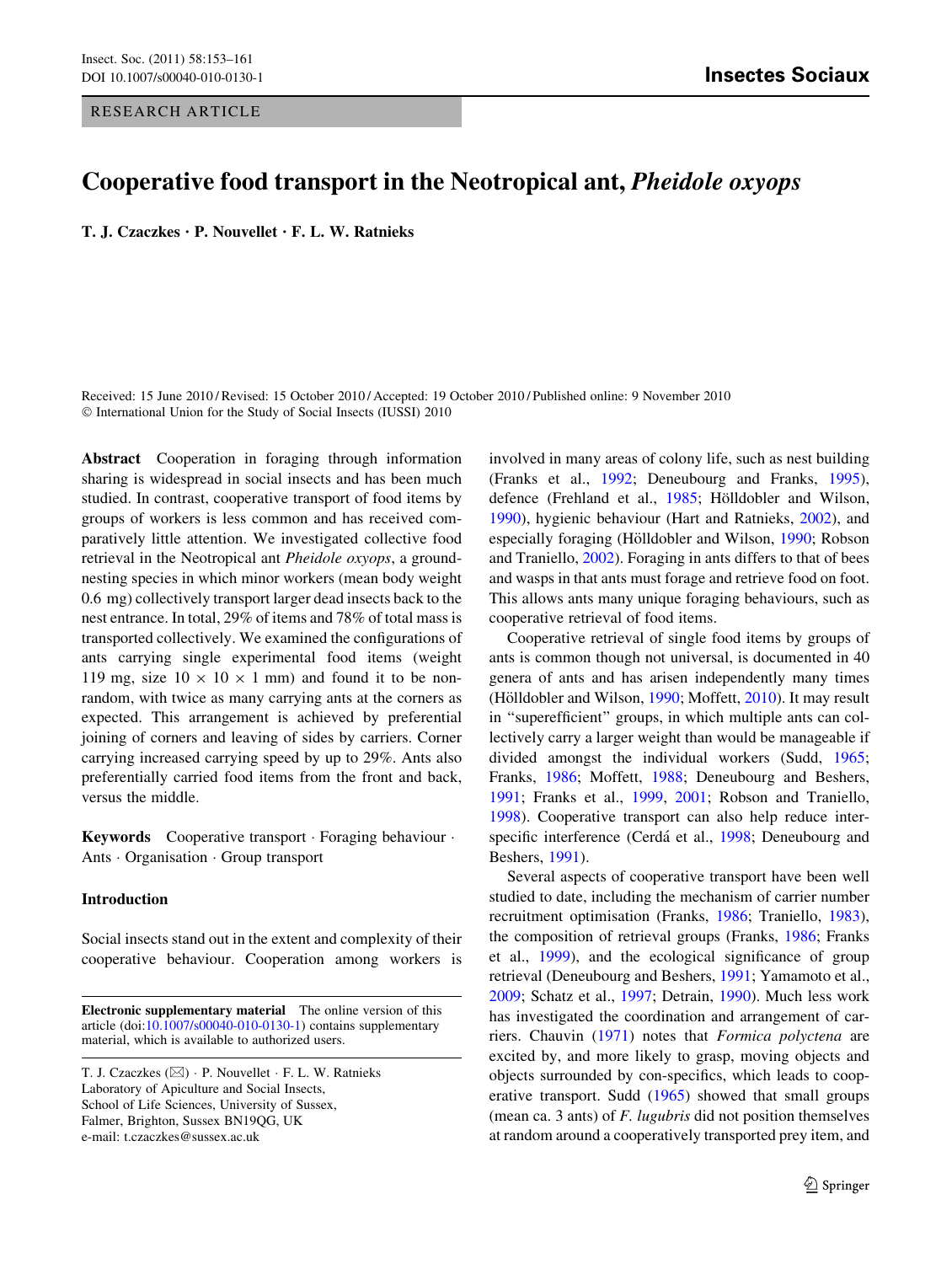eventually began pulling in the same direction, although achieving coordination could take a pair of ants as long as 10 min.

The most detailed studies of cooperative transport in ants have been carried out on army ants (Franks, [1986;](#page-7-0) Franks et al., [1999](#page-7-0), [2001](#page-7-0); Powell and Franks, [2005\)](#page-8-0). Franks ([1986\)](#page-7-0) describes the formation of coordinated teams of new world army ants, Eciton burchelli. These typically involve one submajor and one or more smaller workers. The larger submajor carries the food item from the front slung underneath her body, with the smaller worker(s) lifting the rear to reduce drag (Powell and Franks, [2005\)](#page-8-0). Franks et al. ([2001\)](#page-7-0) describe similar teams in the old world army ant Dorylus wilverthi. These army ant examples represent highly sophisticated examples of carrying in species with polymorphic workers. Powell and Franks [\(2005](#page-8-0)) suggest that the emergence of the specialist carrier caste in E. burchelli arose as a direct consequence of the shift to taking large arthropod prey. Franks and colleagues provide a detailed description of the organisation of prey carriers in these highly specialised, polymorphic species. This study aims to be a counterpoint to these studies, presenting data on cooperative transport in a species with monomorphic carriers that regularly work in groups of four or more, which will be relevant to many other cooperative carriers. Several studies on cooperative transport in less polymorphic ant species investigate recruitment behaviour (Detrain and Deneubourg, [1997](#page-7-0); Cerdá et al., [2009](#page-7-0)) or group size adjustment (Robson and Traniello, [1998](#page-8-0)), but few examine the arrangement of carriers during transport. A handful of studies do describe the arrangement of carriers (Sudd, [1960,](#page-8-0) [1965;](#page-8-0) Moffett, [1988](#page-7-0)), but the general conclusion seems to be that, excluding army ants, ants collectively transporting a large food item tend to work more as solitary foragers, taking no account of the efforts of their sisters. This results in uncoordinated actions such as pulling in opposite directions until, by chance, the ants are pulling in the same direction and transport can resume (Sudd, [1965](#page-8-0)). One study by Moffett ([1988\)](#page-7-0) on the swarm raiding ant Pheidologeton diversus reports coordinated cooperative transport, but does not provide data on the organisation of the carriers.

In this study, we investigate cooperative food retrieval behaviour by minor workers in the Neotropical ant Pheidole oxyops. Cooperative transport is important in this species, with 78% of prey retrieved this way (see below). Our results show that minor workers are not distributed at random around an experimental food item, but rather are over-represented at the corners and that this increases retrieval speed. In addition, we investigate the mechanisms governing ant distribution around an experimental food item during retrieval and show that more ants carry by the leading side than the trailing side, and more ants carry by the trailing edge than by any one of the sides.

#### Methods and results

#### Site and study organism

Data were collected between January 29, 2009 and February 28, 2010 at Fazenda Aretuzina, near São Simão, São Paulo State, Brazil. Air temperatures ranged from 23 to  $31^{\circ}$ C. The study species, P. oxyops, is dimorphic, with large headed major workers [mean body mass 61.6 mg, SD 11.2 mg,  $n = 20$  (5 from each of 4 colonies)] and small-headed minor workers (body mass 6.0 mg, SD 1.7 mg, *n* as above). Majors were never observed to be involved in natural foraging. P. oxyops nest in the ground and hunt and scavenge for prey, which are often carried back by multiple workers.

We chose to study  $P$ .  $oxyops$  as they display group recruitment from the nest and coordinated cooperative transport, which is a major aspect of their foraging behaviour. During 5 h of observation on 9 colonies (33 min per colony), 103 food items were collected, 69% of which were arthropods. 29% of all food items, accounting for 78% of total food mass, were transported cooperatively by minor workers. Average group size was  $3.5$  individuals, (SE = 0.84), with the largest group observed being 30 ants retrieving a mantid approximately 50 mm long. Average load mass of individually carried items was 0.0023 g  $(SE = 0.0003)$  and for cooperatively transported items was  $0.0874$  (SE = 0.0711). Heavier items were more likely to be cooperatively transported (Spearman's rank correlation,  $\rho = 0.604$ ,  $df = 131$ ,  $P < 0.001$ ). A worker who is unable to move a food item is able to cause the recruitment of many additional nestmate workers to the item from the nest, as occurs in several other ant species (Hölldobler et al., [1978](#page-7-0); Schatz et al., [1997;](#page-8-0) Robson and Traniello, [1998](#page-8-0); Daly-Schweitzer et al., [2007;](#page-7-0) Amor et al., [2010;](#page-7-0) Cerda´ et al., [2009\)](#page-7-0). Foraging occurred during daytime and all data were collected from 0900 to 1800. Data were not collected during and for at least an hour after rain as this disrupted foraging.

To maintain consistency, all data were collected in the shade, either under tree cover or a parasol, and within 0.5 m of the nest entrance using test arenas consisting of an A4  $(210 \times 297 \text{ mm})$  sheet of 2-mm graph paper backed by a tile (Fig. [1\)](#page-2-0). The arena was raised 40 mm off the ground on polytetrafluoroethylene-coated plastic posts with access provided by a cardboard ramp fixed to the side closest to the nest entrance. The standard food item, used in all experiments except 6, was a  $10 \times 10 \times 1$  mm piece of cheese overlaid with 2-mm graph paper, weighing in total 119 mg. The perimeter, where the ants would grasp the item, was divided into 20 2-mm edge sectors, 2 at each corner and 3 along each side (Fig. [1\)](#page-2-0). Our operational definition of a corner was the two sectors meeting at a corner point. This was large enough for two ants to simultaneously grasp a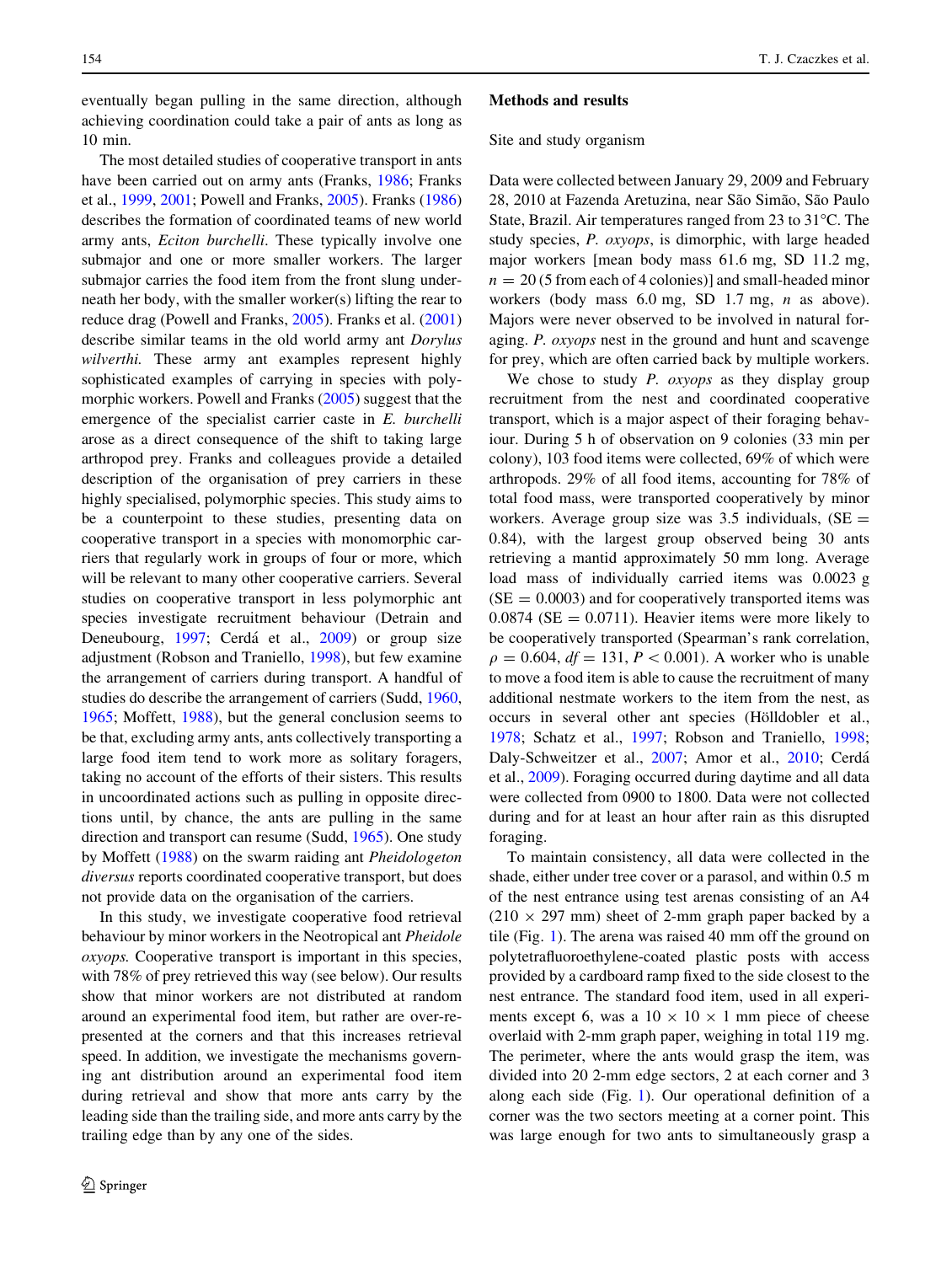<span id="page-2-0"></span>

Fig. 1 Basic set up of apparatus, and representations of the three food item types used. Photograph shows four ants cooperatively carrying a standard food item by the corners. The food item is a  $10 \times 10 \times 1$  mm piece of mozzarella cheese weighing ca. 119 mg overlaid by a 2-mm grid

corner, which occasionally occurred. Group recruitment for cooperative transport is initiated when a worker is unable to retrieve a food item due to too-high tractive resistance (see above). Thus, a wave of ants could be directed onto the test arena by offering an immovable food item at the far end of the arena to trigger recruitment.

Experiment 1: effect of carrier number on carriage speed

# Method

The aim of this experiment was to determine the relationship between the number of carrier ants and the carriage speed of a food item. A colony was presented with a standard food item on the test arena. Recruitment was triggered using a fixed  $5 \times 5$  mm food bait. Forager ants were then presented with a standard food item and allowed to carry it towards the nest. All ants not holding the food item were brushed off the test arena. On reaching the nestward side of the test arena, the item was replaced in its original position at the far end of the test arena using a pair of soft forceps. Any ants that fell off the item were removed from the arena, and the item was allowed to be carried towards the nest again. This was repeated until no ants remained, which never took longer than 15 min. Whilst resulting in nonindependence of data, this allowed large sample sizes, and no group was used more than three times. A minimum of five repeats with different ants were carried out for each group size. Temperature was measured every trial using a

bulb thermometer placed by the test arena. Data were collected from colony A.

# Results

A single ant could just drag our standard food item. Carriage speed increased with more ants but levelled off at approximately 5–7 ants (Fig. [2\)](#page-3-0). A quadratic regression explains significantly more of the variation than a linear regression (sequential ANOVA,  $df = 1$ ,  $F = 12.01$ ,  $P < 0.05$ ) showing that the relationship is non-linear. The best fit quadratic equation was carriage speed (mm per  $s$ ) = 0.6764 +  $1.325n - 0.06328n^2$  (quadratic regression,  $F = 12.18$ ,  $df =$ 88, adjusted  $R^2 = 67.9\%, P < 0.001$ , which fits the data better than the linear regression ( $F = 156.25$ ,  $df = 88$ , adjusted  $R^2 = 63.8\%, P < 0.001$ . Temperature had a significant effect on carriage speed but explained  $\leq 5\%$  of the variation in speed (linear regression,  $T = 2.28$ ,  $df = 88$ , adjusted  $R^2 = 4.6\%, P = 0.025$ .

Experiment 2: distribution of carriers

## Method

This experiment investigated whether ants distribute themselves randomly around a standard food item on a raised arena. Following the results of Experiment 1, we studied groups of four ants in this and other experiments as four carrier ants could move the food item and yet was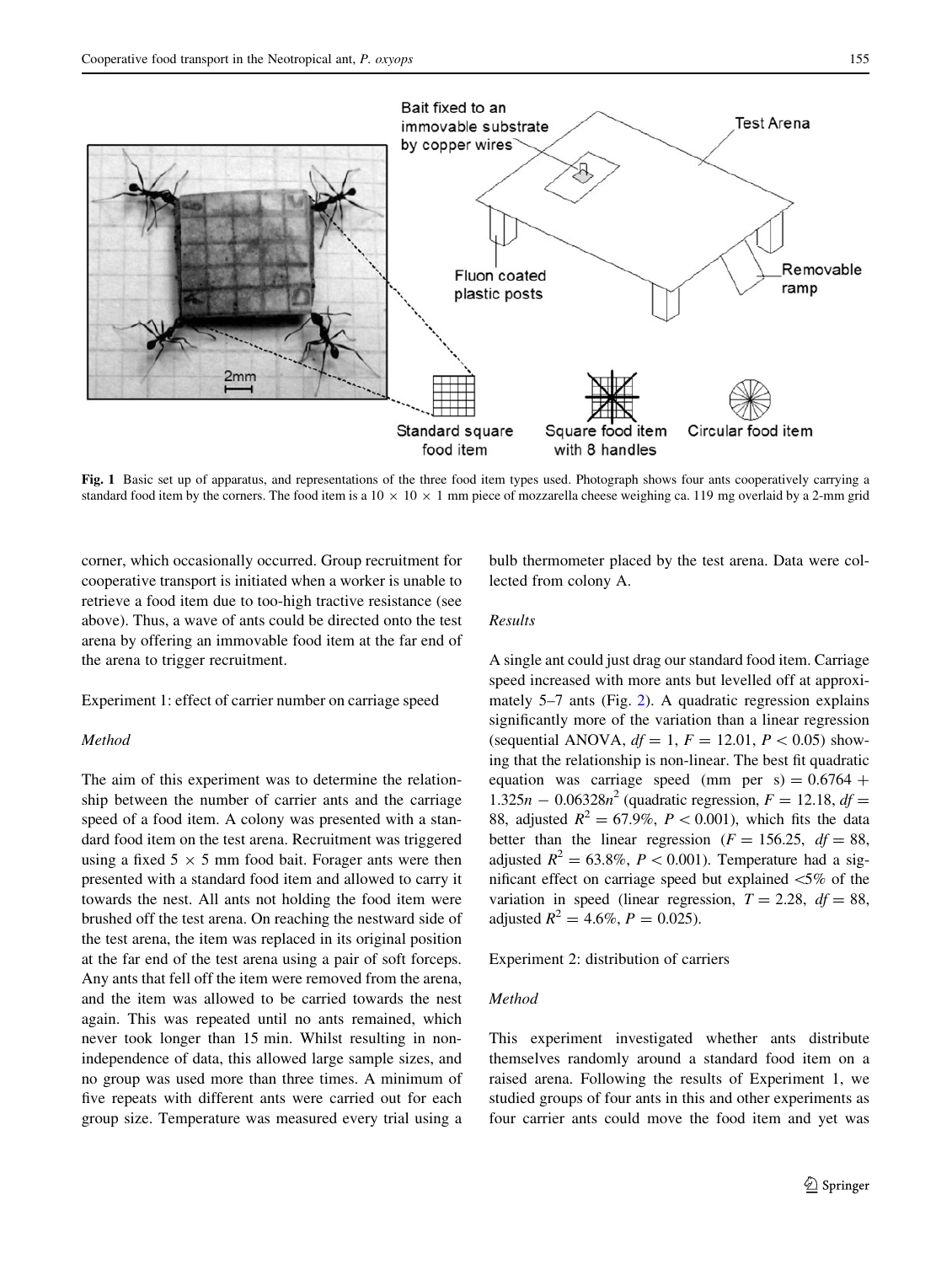<span id="page-3-0"></span>

Fig. 2 Effect of the number of ants carrying an experimental food item, a  $10 \times 10 \times 1$  mm piece of mozzarella cheese weighing ca. 119 mg, on carriage speed. Quadratic regression line: speed  $\text{(mm/s)} =$  $0.6764 + 1.325n - 0.06328n^2$  (S = 0.127, adjusted  $R^2 = 67.9\%$ ,  $P = 0.001$ ). Linear regression line (dashed): speed = 2.073 + 0.6301*n* (S = 1.71, adjusted  $R^2 = 63.8, P < 0.001$ )

below the number of carriers at which the number to speed relationship levelled off (see [Experiment 1\)](#page-2-0). As such, we expected that carriage speed with four ants would be sensitive to the positions of the carrier ants around the food item. Ants were allowed to carry the item for 2 min. Whenever the ants came close to the edge of the test arena they were allowed to walk onto a piece of card and replaced in the centre of the arena. After 2 min in which ants could adjust their distribution around the food item, a photograph was taken to determine the number of corners occupied. Colonies A ( $N = 22$ ), B ( $N = 19$ ) and C ( $N = 26$ ), were studied.

We compared the observed distribution of ants at corners versus middle sectors against the expected distributions based on random choice of middle versus corner sectors (see supplementary material Appendix A). Given that the food item was a 10 mm square, its perimeter is 40 mm, and the expected random probability of joining a corner is 0.4  $(4 \times 4)/40$ .

## Results

Figure 3 shows that the distribution of ants was non-random. An average of 2.8 corners were occupied, compared to 1.5 for the model that best fit the observational data but did not include a preference for corners (see supplementary material Appendix A). Only by adjusting the model so that ants were allowed to have a preference for corners was it possible to obtain an expected distribution that did not differ significantly from observed (G test:  $G = 6$ ,  $df = 3$ ,  $P = 0.108$ ). In this model, ants cannot share a sector nor a corner (formed of two sectors) and had a preference for joining corner sectors over side sectors ( $P_c$  = probability of



Fig. 3 Proportion of corners occupied by a carrying ant. Black bars are observed data, white bars represent the model where ants have no preference for corners and cannot share corner or side sectors. The hatched bars represent the model where ants cannot share corner or side sectors and corner sectors are 5.4 times more likely to be occupied than side sectors (see Appendix A). The triangles and circle represent the means of the models and observation, respectively

joining one of the corner, estimated by maximum likelihood  $P_c = 0.196, 95\% \text{ CI } 0.184, 0.207$ ; see supplementary material Appendix A). As ants have been observed to occasionally share a sector, the likely situation is that the chance of joining a sector drops dramatically to a low but non-zero value when it is already occupied by one ant. However, for the purposes of this study, the simpler models suffice to demonstrate corner preference.

Experiment 3: effect of ant distribution on carriage speed

## Method

Basic methods followed Experiment 2. The four ants were allowed to walk for up to 2 min, or until they had carried the food item for a minimum of 30 mm without stopping or turning. Trials were video recorded and a single measurement of carriage speed and the number of corners occupied at that time was taken from each video. Colonies A  $(N = 18)$ , and C  $(N = 20)$ , were studied.

### Results

As significant differences were found between the two colonies, colonies were analysed separately. Carriage speed increases significantly with the proportion of corners occupied in colony C (Spearman's Rank Correlation,  $df = 18$ ,  $\rho = 0.716$ ,  $P < 0.001$ ), whilst the trend was similar but not significant in colony A (Spearman's rank correlation,  $df = 16$ ,  $\rho = 0.270$ ,  $P = 0.185$ ). Figure [4](#page-4-0) shows pooled results for both colonies, and shows walking speed of 4.5, 5.2, 6.0 and 6.4 mm/s for 1, 2, 3 and 4 occupied corners, respectively. When less than four corners are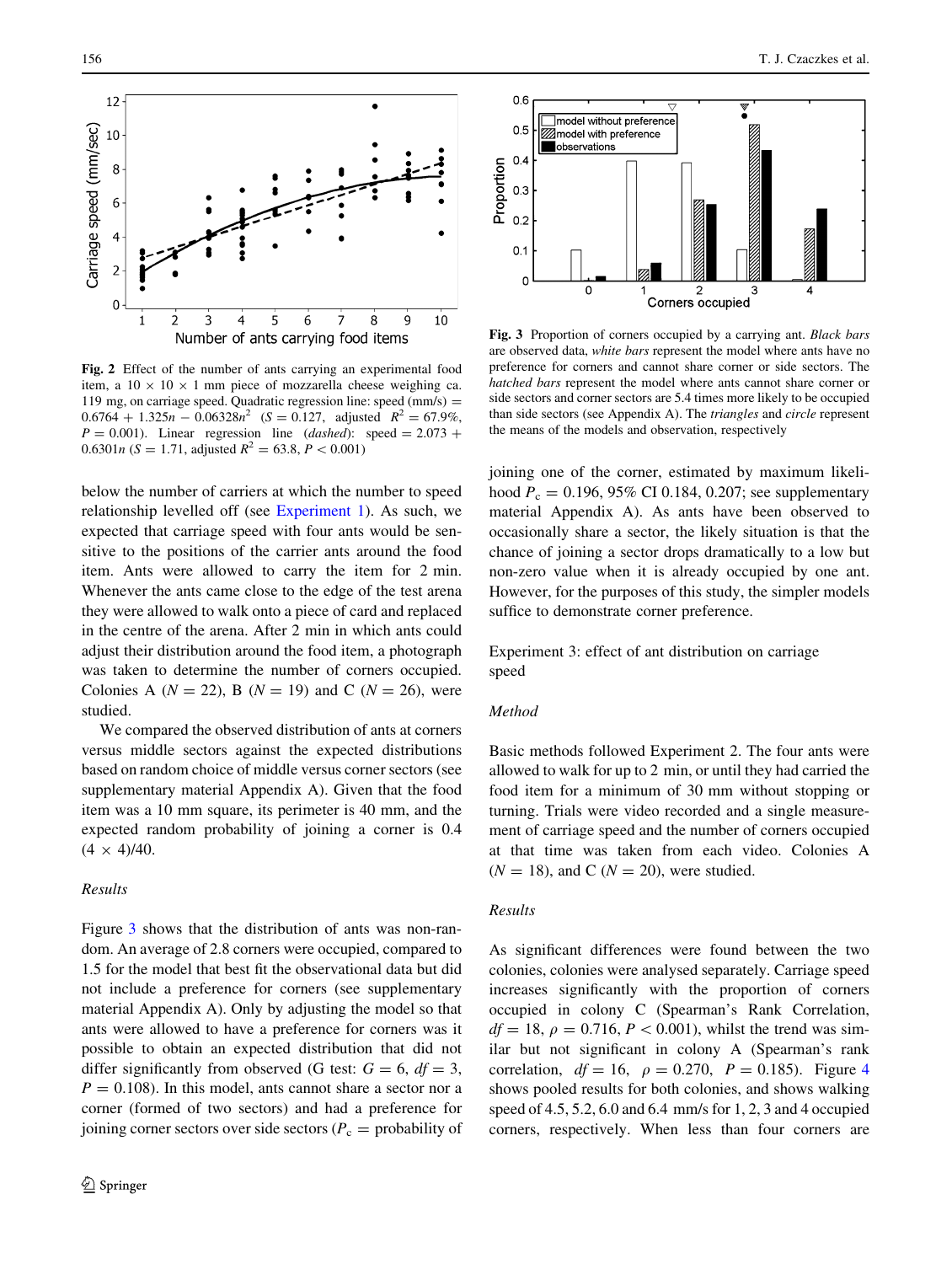<span id="page-4-0"></span>

Fig. 4 Carriage speeds (mm/s) of  $10 \times 10 \times 1$  mm 119-mg food items being carried by four ants depending on how many of the corners of the food item have one or more ants grasping them. Bisecting lines indicate medians, circles indicate means, light boxes indicate interquartile range, and dark boxes indicate 95% confidence interval for the median

occupied the remaining ants are either carrying at a side sector or co-occupying a corner.

Experiment 4: mechanism of ant distribution adjustment

## Method

Basic methods followed Experiments 2 and 3. A group of four carrier ants was video recorded for 1 min after the food item first started moving. Instances of joining and leaving at corners and sides were recorded, and rates of joining and leaving calculated. Colonies A ( $N = 12$ ), B ( $N = 11$ ) and C  $(N = 13)$ , were studied. An event was defined as a single act of joining or leaving. For example, if an ant joins onto a side, lets go, and then joins a corner there are three events. Ants were considered to have joined when they clearly grasped the food item with their mandibles and remained at a fixed position on the food item for at least 1 s. So as to get a measure of the how long ants grasp the corners and sides, the duration for which each of the four ants grasped the item for the first time was measured. Only the first grasping event was measured to insure that no ant was measured twice. Ants that had not released the item by the end of the video were assigned a grasping duration of 60 s.

## Results

The proportion of joining events on corners and sides was calculated and weighted to reflect the larger proportion of side sectors. The proportion of leaving events on corner and side sectors was weighted by the proportion of joining events for corners and sides. Figure 5a shows that ants join the corners at a significantly higher rate than the



Fig. 5 Weighted proportions of ants joining and leaving corners and sides of a 10  $\times$  10  $\times$  1 mm food item, without (a) (N = 36) and with (b)  $(N = 46)$  handles. *Circles* indicate mean, *lines* indicate 95% confidence intervals for the medians

sides (mean  $\pm$  SD-weighted proportion of joining events  $0.81 \pm 0.20$  vs.  $0.29 \pm 0.14$ ; two sample t test  $t = 9.15$ ,  $P < 0.001$ ,  $N = 36$ ) and leave the sides at a significantly higher rate than the corners (mean weighted proportion of leaving events  $0.63 \pm 0.74$  vs.  $1.52 \pm 1.25$ ; two sample t test  $t = -4.12$ ,  $P < 0.001$ ,  $N = 36$ ). Ants grasped the corners of the item significantly longer than the sides (Kruskal–Wallis, N corners = 65, N sides =  $43, Z = 4.05$ ,  $P < 0.001$ ).

Experiment 5: ant distribution on food items with additional ''handles''

## Method

By making the sides of a food item as easy to grasp as the corners, this experiment investigated the possibility that corners might be preferred simply because they are easier to grasp than sides. The general method is identical to Experiment 4. Four copper wires, diameter ca. 0.3 mm, were attached to a standard food item to give 8 2-mm handles around the perimeter of the food item. Two wires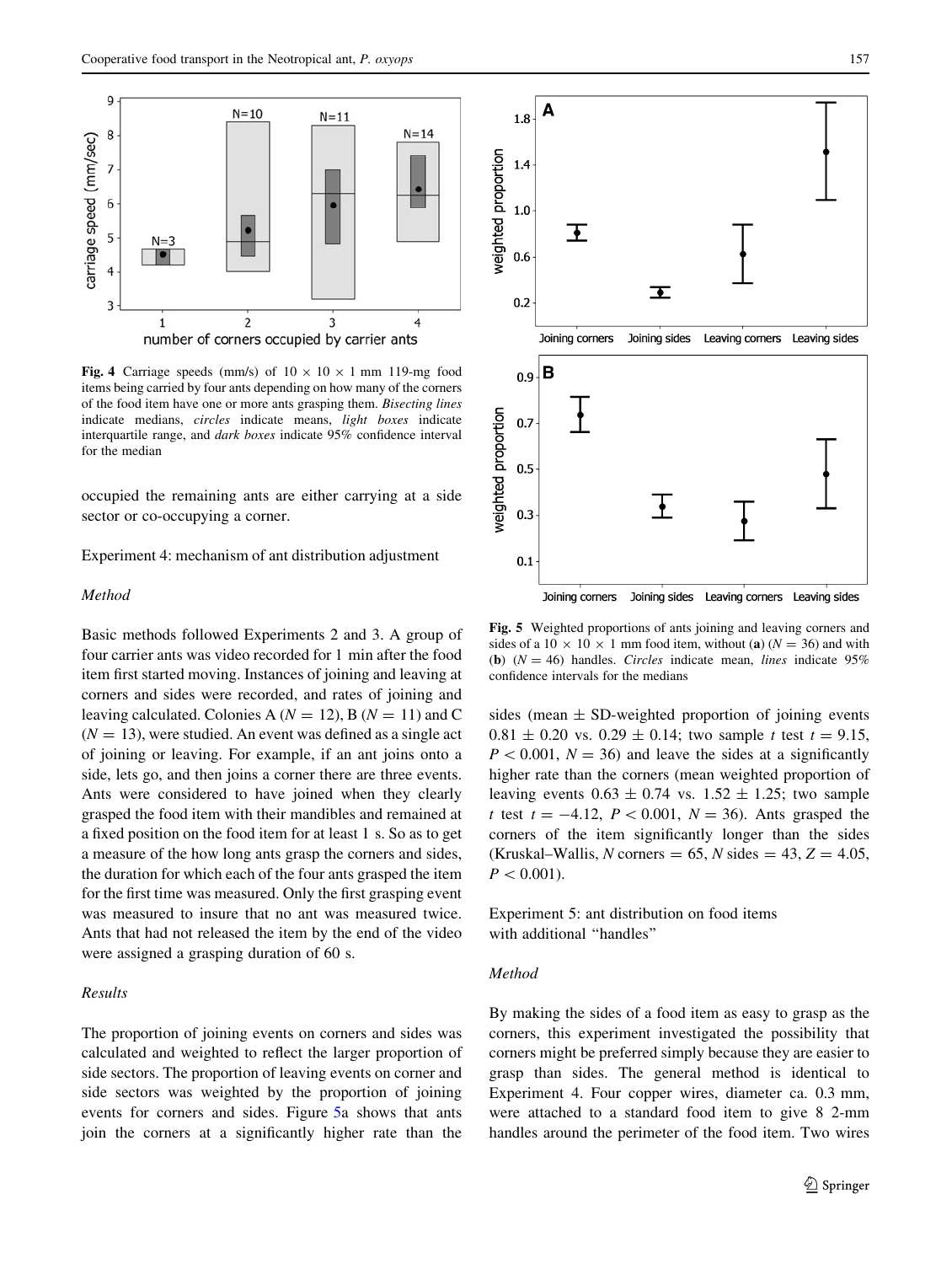<span id="page-5-0"></span>were diagonals, protruding 2 mm from the corners, and two were placed perpendicular, protruding from the centres of the sides (Fig. [1](#page-2-0)). Ants readily grasped these handles when carrying a food item. Colonies A ( $N = 17$ ), B ( $N = 12$ ) and C ( $N = 17$ ), were studied. Grasping duration was also measured as above.

# Results

Again the proportion of joining and leaving events were weighted and compared as above. When the food items were given handles on both corners and sides, ants still joined corners more than sides (mean  $\pm$  SD-weighted proportion of joining events  $0.74 \pm 0.26$  vs.  $0.34 \pm 0.17$ ; two sample t test  $t = 3.85$ ,  $P < 0.001$ ,  $N = 35$ ) (Fig. [5b](#page-4-0)) and left the sides at a higher rate than the corners (mean  $\pm$  SD-weighted proportion of leaving events  $0.28 \pm 0.28$  vs.  $0.48 \pm 0.51$ ; two sample t test  $t = -2.1$ ,  $P < 0.043$ ,  $N = 35$ ). There was a non-significant trend for ants to grasp the corners longer than the sides (Kruskal–Wallis, N corners  $= 60$ , N sides  $= 62$ ,  $Z = 1.72$ ,  $P = 0.069$  adjusted for ties). When comparing ant behaviour around food items with and without handles, there was no significant difference in joining rates of corners or sides (two sample  $t$  test, sides:  $df = 79$ ,  $t = 0.139$ ,  $P = 0.169$ ; corners:  $df = 79$ ,  $t = 0.139, P = 0.169$  but leaving rates were reduced when handles were provided (two sample t test, sides:  $df = 44$ ,  $t = 4.7, P < 0.001$ ; corners:  $df = 42, t = 2.7, P = 0.01$ .

Experiment 6: joining rules for a moving food item

#### Method

This experiment investigated the order in which ants joined different locations of an already moving food item in relation to the direction of the nest entrance and the movement of the item (i.e., facing the entrance, facing away). To eliminate any preference for corners over sides, a circular food item 10 mm in diameter was used. The perimeter was marked into 16 equal sectors. The test arena was lowered to allow access from all sides of the arena. The carriage of the food item was video recorded until it was carried off the arena, a distance of 280 mm. Ants were classified as joining the nestward side if they joined one of the four sectors facing towards the nest, the back if they joined one of the opposite four sectors, and the middle if they joined one of the eight intermediate sectors. Ants were ranked according to joining order independent of the number of ants already grasping the food item. Colonies A  $(N = 10)$  and C  $(N = 16)$  were studied. At the end of each video the number of ants carrying by the nestward, middle and back sectors was counted.

## Results

The first three ants to join joined the nestward side of a food item at a significantly higher rate than the back or sides (ANOVA,  $df = 233$ ,  $F = 22.09$ ,  $P < 0.001$ : 77% (variance  $= 18.5$ ) of the first ants to join a food item joined the nestward side, versus  $15\%$  (variance  $= 13.5$ ) for the far side and  $8\%$  (variance  $= 13.5$ ) for the two middle sides combined. As the nestward side became occupied, more ants started joining the middle and back (Fig. 6). Proportionally more ants joined the nestward side or back than the sides, and over the entire carriage period ants joined the nestward side and back equally (two sample  $t$  test, nestward vs. middle,  $t = 4.21$ ,  $P = 0.002$ , back vs. middle,  $t = 4.51$ ,  $P = 0.001$ , nestward vs. back,  $t = 1.08$ ,  $P = 0.299$ ). All ants seemed to carry the item nestwards, with the ants at the back walking forwards, those at the front walking backwards, and those at the middle walking sideways. By the end of the observation period more ants carried from the nestward side than from the back, and more ants carried from the back than the middle (front mean  $= 2.8$ , SD  $= 0.80$ , back mean 2.09, SD = 0.98, middle mean/ $2 = 1.6$ , SD = 0.56. One way ANOVA for difference  $df = 104$ ,  $F = 19.14$ ,  $P < 0.001$ , adjusted  $R^2 = 25.86\%$ ).

## Statistical analysis

All statistical analyses were carried out using Minitab 14 unless stated otherwise. Specific tests are given in the results sections. All tests were two tailed unless stated otherwise. Data from different colonies were pooled where no significant difference among colonies was found using an ANOVA. Significant colony effects were only found in experiment 3, where colonies were analysed



Fig. 6 Proportion of ants joining the nestward, middle and back sectors of a mobile circular food item, 10 mm diameter, by the order in which the ants join and begin to help transport the item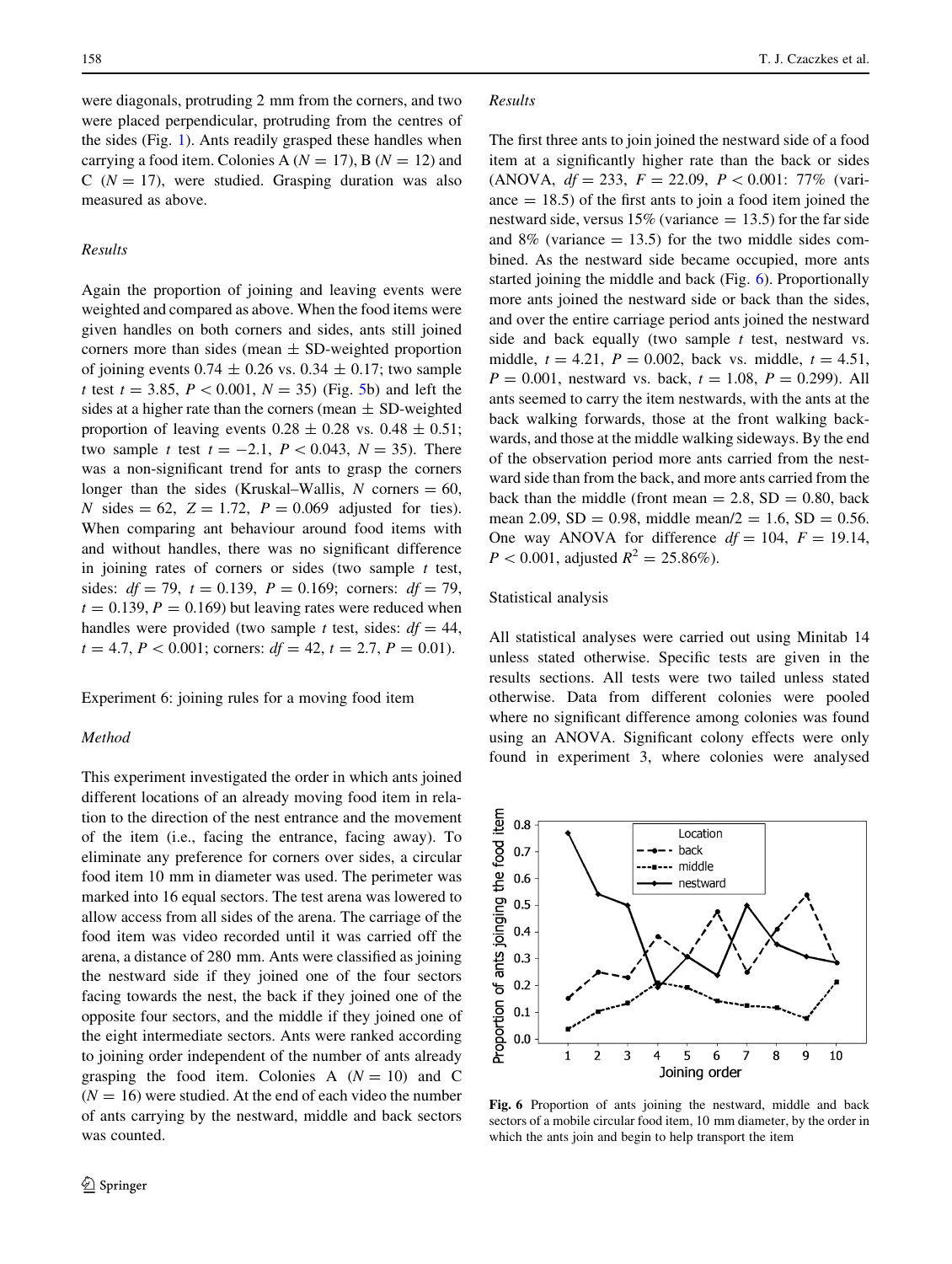separately. Maximum likelihood estimations were performed on Matlab.

# Discussion

Our results show that the organisation of cooperative food transport of large items in P. oxyops has features that appear to increase food transport effectiveness. There is a strong preference for carrying by the corners, and this leads to higher carriage speeds. In addition, the position that carrying ants join the food item is also non-random with regard to food item position relative to the nest. A mechanism for adjustment of carrying positions is provided by varying rates of joining and leaving the carried item. These findings demonstrate some sophistication in the organisation of cooperative carrying.

When only one corner is occupied the mean carriage speed is only 70% of the speed when all four corners are occupied. This gives a possible adaptive explanation for the behaviours observed in Experiments 2 and 5, which show that ants preferentially carry food items by the corners. Faster prey retrieval could have several benefits, such as reducing the time the ants are at risk from predation, desiccation and interference from competitors, and the freeing up of workers for other tasks (Feener and Moss, [1990](#page-7-0); Tanner, [2008;](#page-8-0) Cerdá et al., [2009\)](#page-7-0).

The non-random distribution of ants found in Experiment 2 arises in part due to different joining and leaving rates for sides versus corners and in part due to ants remaining at corners longer than sides [\(Experiment 4](#page-4-0)): ants joined corners at a rate 1.75 times that of sides and left sides at a rate 1.2 times that of corners, and remained at corners 50% longer. Experiment 5 demonstrated that the preference for joining corners cannot simply be explained by corners being easier to grasp: Even when the food items had additional handles at both sides and corners ants joined the corners at 1.4 times the side rate. After weighting the proportion of leaving events by the proportion of joining events, ants were also found to leave the sides at a higher rate than corners. Therefore, there is probably something intrinsic about a corner that is attractive to the ants. The fact that the addition of handles decreased leaving rates of corners and sides whilst not changing joining rates suggests that the reason ants join an area may not be the same reasons it chooses to stay or leave.

This study also raises the mechanistic question of how ants sense a corner.  $10 \times 10$  mm pieces of cheese are notably absent from most ecosystems, and clear 90 $^{\circ}$  corners along with them. What is it about corners that causes a preference? We demonstrated that a corner is not sensed only by the ease by which it is grasped, by showing that corners are preferred even when the sides are equally easy to grasp ([Experiment 5\)](#page-4-0). There are several possible explanations for the preference of ants to carry by the corners. Corners may simply be contacted more easily, or carrying by the corner may be more efficient as the food item, and possibly other ants, do not get in the way of the ants' legs so much (Fig. [1\)](#page-2-0). Lifting part of a pliable food item by a corner may be easier than lifting by a side, and would result in reduced surface exposure to the substrate and thus reduced friction. Lastly, Czaczkes and Ratnieks ([2010\)](#page-7-0) showed that during the turning of food items to reduce drag, most ants causing the turning grasped the item by the corner. Grasping items by a corner provides greater leverage for turning the item. Experiment 3 clearly shows that faster carriage speed is one advantage of carrying by the corners. This may also explain Sudd's ([1965\)](#page-8-0) finding that F. lugubris workers tend to arrange themselves around a food item in an over-dispersed manner. Therefore, we suggest that ants simply have a preference for grasping a food item where they will be least crowded, both by their sisters and by parts of the food item itself.

Experiment 6 explored the joining behaviour of ants around a circular food item currently being transported. At first, ants preferentially joined the nestward side. As this became more occupied the back was preferentially joined over the middle (Fig.  $6$ ). This is not what one would expect if ants, when finding the front sectors fully occupied, simply moved to the next free space, as this would be the middle. Thus, this tendency to join the back of an item versus the middle probably arises from a direct preference. P. oxyops workers appear to walk in a coordinated manner towards the nest, with ants at the front pulling and ants at the back pushing and lifting, similar to behaviour reported by Moffett [\(1988](#page-7-0)) but in contrast to the uncoordinated behaviour of Myrmica rubra and F. lugubris reported by Sudd [\(1965](#page-8-0)). Carrying and walking sideways may be more difficult and thus might be less preferred. Carrying from the sides may also be disfavoured as, if unbalanced by ants on both sides, it could cause imbalance in the carrying force. These results have parallels with teams of army ants retrieving prey (Franks, [1986\)](#page-7-0). The larger ant carrying from the front in army ants can be compared to a group of workers in P. oxyops. In both cases, a large amount of ant-power is directed at carrying from the front, and may be assisted by a smaller amount of ant-power lifting at the back [\(Experiment 5\)](#page-4-0).

Ants must carry a variety of objects, and the method by which they carry is determined by the shape and mass of the object to be carried. Leaf cutter ants, for example, cut pieces of leaves and fruit to be carried resulting in items that can be carried by a single media ant holding the item above its body, although the item size is usually below peak efficiency (Rudolph and Loudon, [1986;](#page-8-0) Burd, [1996](#page-7-0)). Army ants dissect larger prey items and often carry the resulting items back in cooperative teams of two to four ants, the larger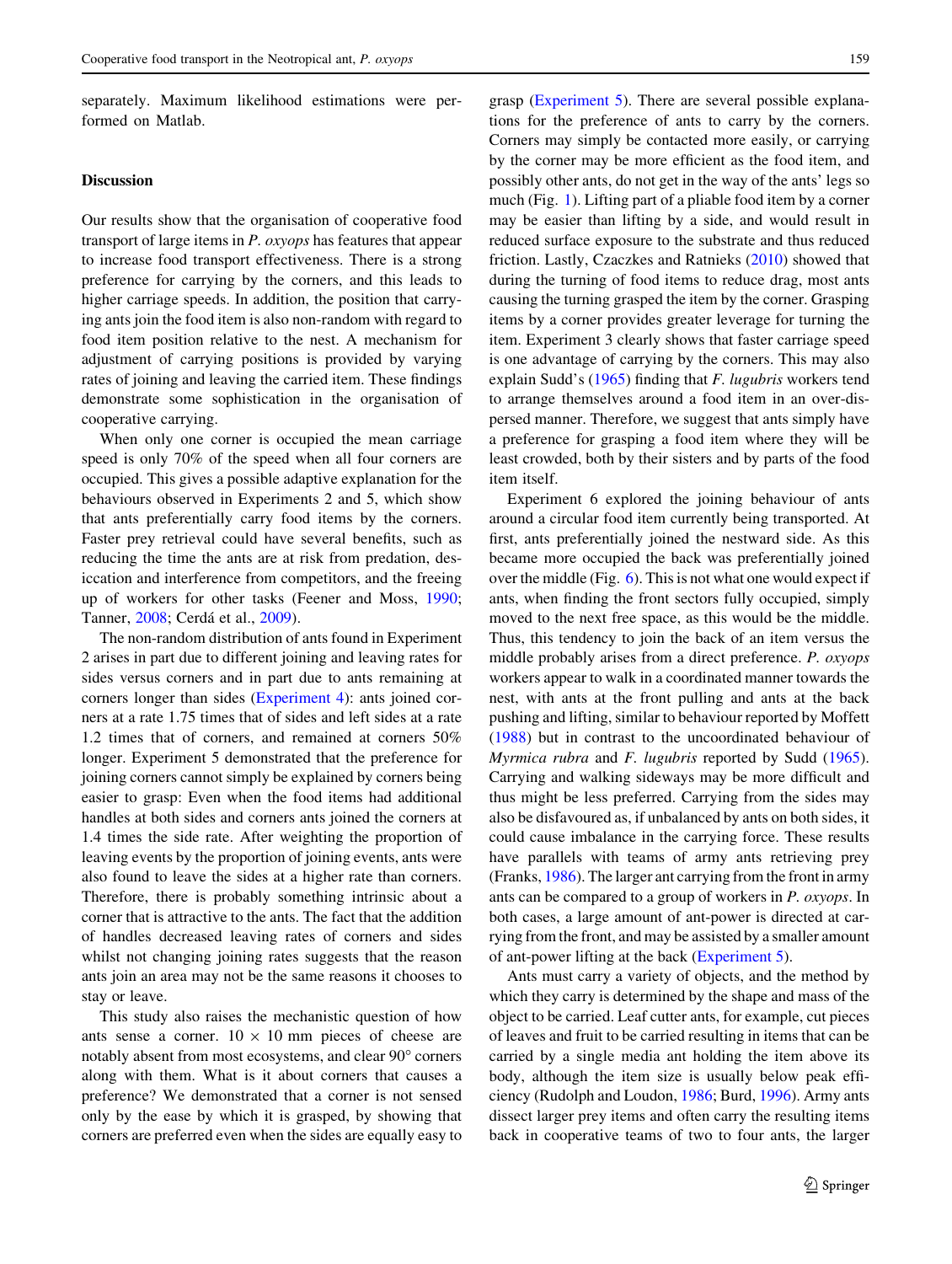<span id="page-7-0"></span>workers holding the food item slung underneath its body and the smaller workers lifting the item from behind (Franks et al., 2001). For ants species that are more susceptible to disruption from other ants dissection is maladaptive, and bulky items are more likely to be retrieved without dissection (Yamamoto et al., [2009](#page-8-0)), as occurs in our study species, P. oxyops.

Cooperative transport by similar individuals of bulky items that cannot be dissected is a common problem for both ants and humans, so the study of such systems may be of importance for both ant behaviour and technological application. Indeed, the study of how similar individuals cooperatively solve complex tasks is finding applications in current and future technology (Woern et al., [2006;](#page-8-0) Christodoulou, 2009). Cooperatively carrying a load by robots may be improved and informed by insights from ant behaviour. Cooperative pushing, pulling and towing have been achieved several times using ''swarms'' of independent robots (Kube and Bonabeau, 2000; Pettinaro et al., [2005;](#page-8-0) Wang and de Silva, [2006](#page-8-0); Udomkun and Tangamchit, [2008\)](#page-8-0). Real world applications may also require lifting, especially of delicate items or work on irregular terrain, and lessons learned from this and future studies may provide inspiration for solving such lifting problems. The benefits of ant-inspired systems may be of prime importance in robotic applications where direct intervention is impossible or impractical, such as deep sea or extraterrestrial engineering (Huntsberger et al., 2000; Parker and Zhang, 2006; Woern et al., [2006](#page-8-0)). Cooperatively lifting objects is something that humans and their machines need to do regularly. Although at an early stage, insights from cooperative transport by ants, and ant behaviour in general, may have far reaching applications.

Acknowledgments We thank Dr Paulo Nogueira-Neto for allowing us to work and stay at Fazenta Aretuzina and Dr Jacques Delabie for identification of P. oxyops. We thank Thomas Collett, Christoph Grüter, Ellouise Leadbeater, Katja Rex and two anonymous referees for comments on the manuscript. TC was funded by a Biotechnology and Biological Sciences Research Council (BBSRC) doctoral training grant award. PN was funded by Sussex University. FR's travel costs were funded by the Fundação de Amparo à Pesquisa do Estado de São Paulo (FAPESP). These experiments comply with the current laws of the country in which they were performed.

Conflict of interest The authors declare that they have no conflict of interest.

#### References

- Amor F., Ortega P., Cerdá X. and Boulay R. 2010. Cooperative preyretrieving in the ant Cataglyphis floricola: an unusual shortdistance recruitment. Insect. Soc. 57:91-94
- Burd M. 1996. Foraging performance by Atta colombica, a leaf-cutting ant. Am. Nat. 148: 597-612
- Cerda´ X., Angulo E., Boulay R. and Lenoir A. 2009. Individual and collective foraging decisions: a field study of worker recruitment in the gypsy ant Aphaenogaster senilis. Behav. Ecol. Sociobiol. 63: 551-562
- Cerdá X., Retana J. and Cros S. 1998. Prey size reverses the outcome of interference interactions of scavenger ants. Oikos 82: 99-110
- Chauvin R. 1971. Les lois de l'ergonomie chez les fourmis au cours du transport d'objets. C. R. Acad. Sci. Series D 273: 1862-1865
- Christodoulou S. 2009. Construction imitating ants: Resource-unconstrained scheduling with artificial ants. Autom. Constr. 18: 285- 293
- Czaczkes T.J. and Ratnieks F.L.W. 2010. Simple rules result in the adaptive turning of food items to reduce drag during cooperative food transport in the ant Pheidole oxyops. Insect. Soc. Available from: <http://www.springerlink.com/>
- Daly-Schweitzer S., Beugnon G. and Lachaud J. 2007. Prey weight and overwhelming difficulty impact the choice of retrieval strategy in the Neotropical ant Gnamptogenys sulcata (F. Smith). Insect. Soc. 54: 319-328
- Deneubourg J. and Beshers S.N. 1991. Maximization of foraging efficiency and resource defense by group retrieval in the ant Formica schaufussi. Behav. Ecol. Sociobiol. 29: 283-289
- Deneubourg J. and Franks N.R. 1995. Collective control without explicit coding: The case of communal nest excavation. J. Insect Physiol. 8: 417-432
- Detrain C. 1990. Field study on foraging by the polymorphic ant species, Pheidole pallidula. Insect. Soc. 37: 315-332
- Detrain C. and Deneubourg J. 1997. Scavenging by Pheidole pallidula: a key for understanding decision-making. Anim. Behav. 53: 537- 547
- Feener D. and Moss K. 1990. Defence against parasites by hitchhikers in leaf-cutting ants: a quantitative assessment. Behav. Ecol. Sociobiol. 26: 17-29
- Franks N.R. 1986. Teams in social insects: group retrieval of prey by army ants (Eciton burchelli, Hymenoptera: Formicidae). Behav. Ecol. Sociobiol. 18: 425-429
- Franks N.R., Sendova-Franks A.B. and Anderson C. 2001. Division of labour within teams of New World and Old World army ants. Anim. Behav. 62: 635-642
- Franks N.R., Sendova-Franks A.B., Simmons J. and Mogie M. 1999. Convergent evolution, superefficient teams and tempo in Old and New World army ants. Proc. R. Soc. Biol. Sci. Ser. B 266: 1697- 1701
- Franks N.R., Wilby A., Silverman B.W. and Tofts C. 1992. Selforganizing nest construction in ants: sophisticated building by blind bulldozing. Anim. Behav. 44: 357-375
- Frehland E., Kleutsch B. and Markl H. 1985. Modelling a twodimensional random alarm process. Biosystems 18: 197-208
- Hart A.G. and Ratnieks F.L.W. 2002. Waste management in the leafcutting ant Atta colombica. Behav. Ecol. 13: 224-231
- Hölldobler B., Stanton R.C. and Markl H. 1978. Recruitment and foodretrieving behavior in Novomessor (Formicidae, Hymenoptera): I. Chemical signals. Behav. Ecol. Sociobiol. 4: 163-181
- Hölldobler B. and Wilson E.O. 1990. The Ants. Belknap Press, Cambridge Massachusetts. 732 pp
- Huntsberger T., Rodriguez G. and Schenker P. 2000. Robotics challenges for robotic and human Mars exploration. Proc. Robotics 2000: 340-346
- Kube C.R. and Bonabeau E. 2000. Cooperative transport by ants and robots. Robot. Auton. Syst. 30: 85-101
- Moffett M.W. 1988. Cooperative food transport by an Asiatic ant. Natl. Geogr. Res. 4: 386-394
- Moffett M.W. 2010. Adventures Among Ants: A Global Safari with a Cast of Trillions. University of California Press. 288 pp
- Parker C. and Zhang H. 2006. Collective robotic site preparation. Adapt. Behav. 14: 5-19